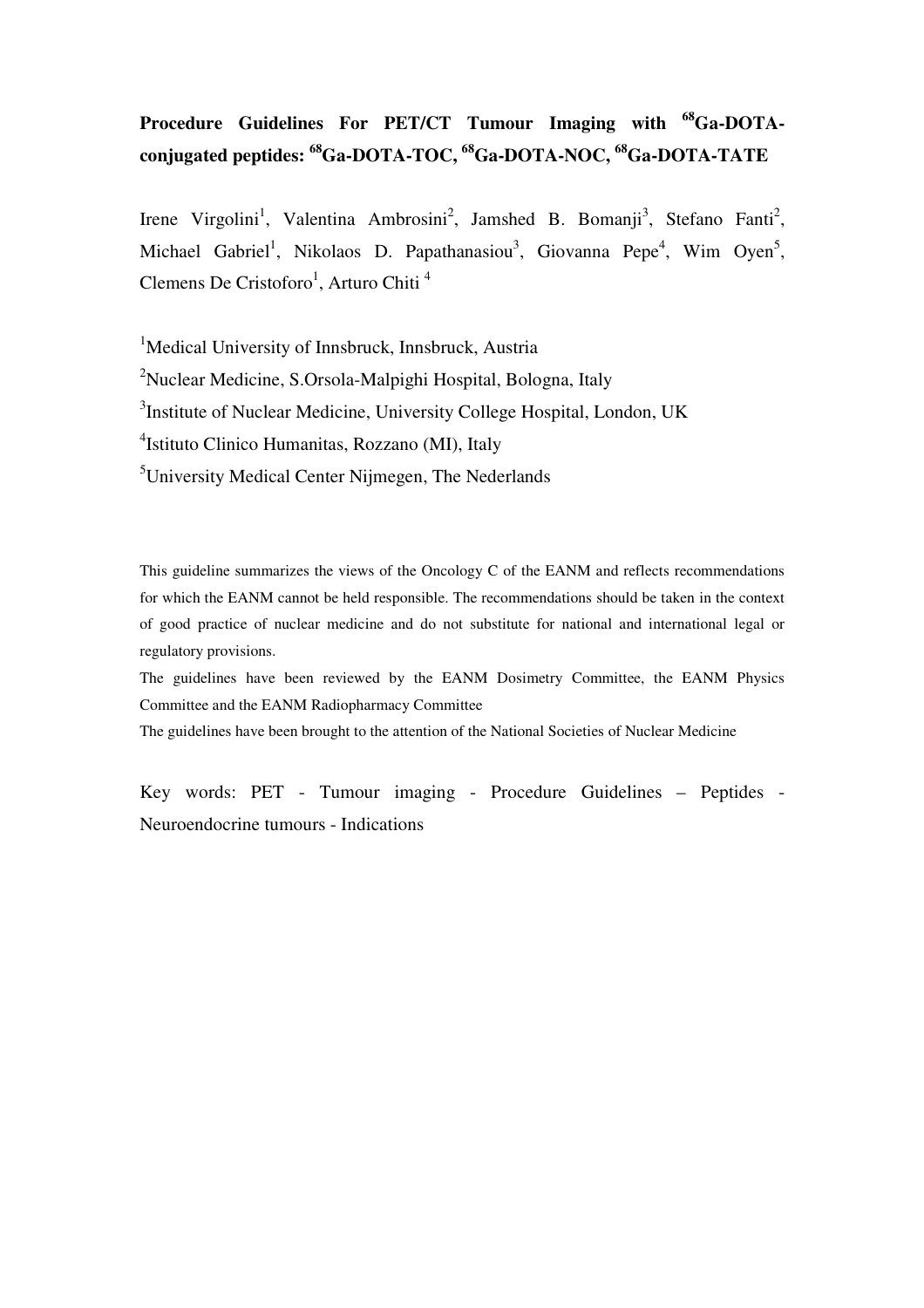### **Aim**

The aim of this guideline is to assist nuclear medicine physicians in recommending, performing, reporting and interpreting the results of somatostatin (SST) receptor PET/CT imaging using <sup>68</sup>Ga-DOTA-conjugated peptides, analogues of Octreotide, that bind to somatostatin receptors. It should not be regarded as the only approach to visualise tumours expressing SST receptors or as exclusive of other imaging modalities useful to obtain comparable results. The corresponding guidelines of  $\frac{111}{1}$ Inpentetreotide scintigraphy imaging have been considered and partially integrated with this text [1,2]. The same has been done with the relevant and recent literature on this field and the final result has been discussed by distinguished experts.

### **Background information and Definitions**

The rationale for the employment of  ${}^{68}$ Ga-DOTA-conjugate peptides for the assessment of SST receptor expressing tumours relies in the high affinity of these compounds for somatostatin receptors [3-5].

Somatostatin (SST) is a small, cyclic neuropeptide that is present in neurones and endocrine cells; it has a high density in the brain, peripheral neurons, endocrine pancreas and gastrointestinal tract. Naturally occurring SST has a very low metabolic stability and therefore more stable, synthetic analogues have been developed [5-6].

Neuroendocrine tumours (NETs) constitute a heterogenous group of neoplasms, arising from endocrine cells within glands (adrenal medulla, pituitary, parathyroid) or from endocrine islets in the thyroid, the pancreas, the respiratory and gastrointestinal tract. The majority of NETs express SST receptors, so they can be effectively targeted and visualised with radiolabeled SST analogues in vivo [5-12].

Scintigraphy with radiolabeled SST analogues, first with an I-123 label and subsequently with an In-111 and Tc-99m label, has proven useful in diagnosing SSTreceptor positive tumours [4-12]. The detection rate was reported to be between 80% and 100% in different studies. This method also shows the content of SST receptors which might indicate efficacy for treatment with Octreotide or other SST analogues. Furthermore, there is evidence of a correlation between SST receptor expression and prognosis, since patients with NETs showing a positive profile on the scan have a better response to treatment with SST analogues [13,14]. Although SST receptor scintigraphy shows high efficacy for whole body imaging, there are some limitations in organs with higher physiological uptake, e.g. liver, and in terms of detection of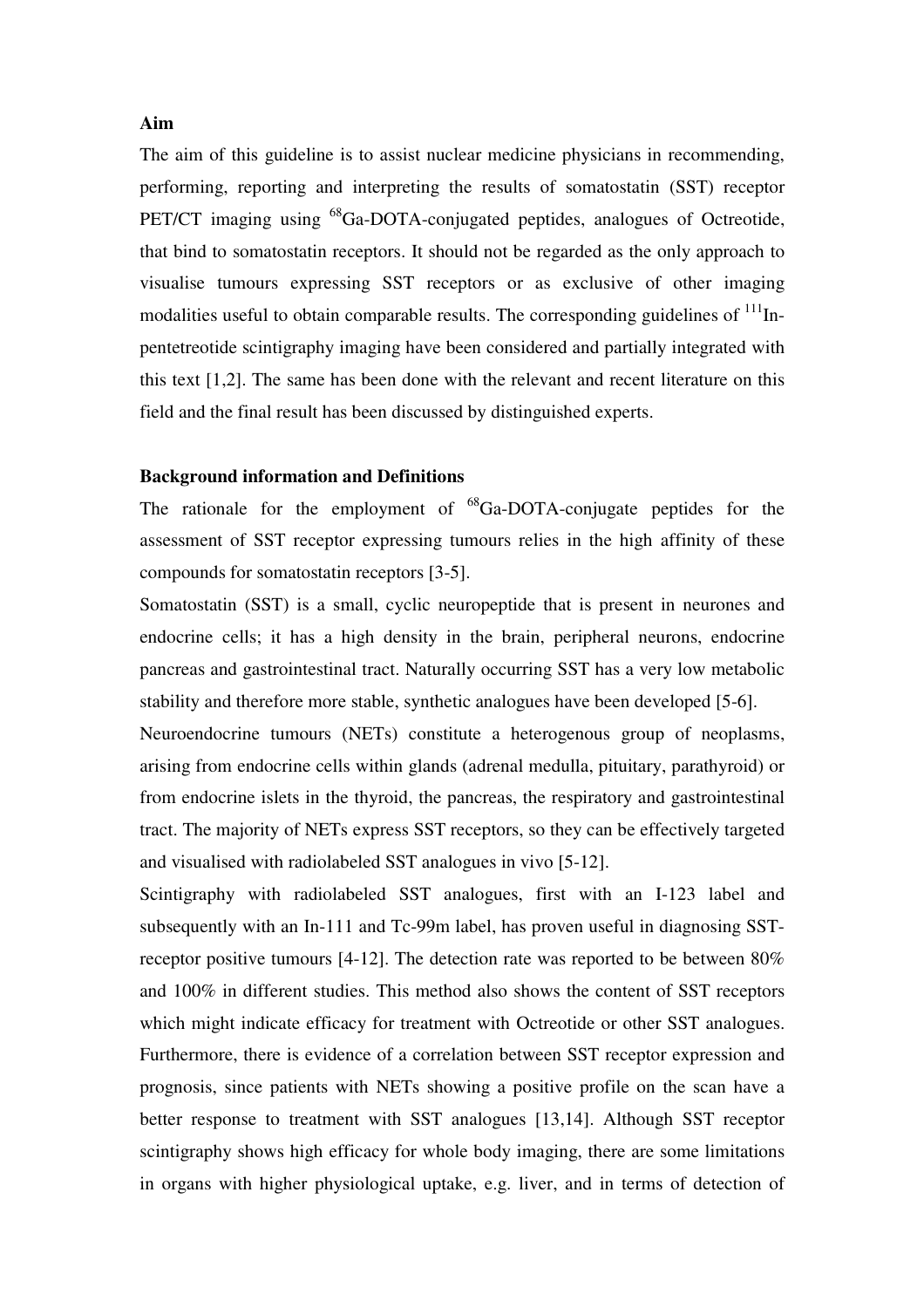smaller lesions due to sub-optimal physical resolution of the used isotopes for SPECT imaging [15,16].

More recently, PET with  $^{68}$ Ga-DOTA-conjugate peptides ([ $^{68}$ Ga-DOTA<sup>0</sup>-Tyr<sup>3</sup>]octreotide (<sup>68</sup>Ga-DOTA-TOC, <sup>68</sup>Ga-edotreotide), [<sup>68</sup>Ga-DOTA<sup>0</sup>-1NaI<sup>3</sup>]octreotide  $(^{68}Ga$ -DOTA-NOC),  $[^{68}Ga$ -DOTA<sup>0</sup>-Tyr<sup>3</sup>]octreotate  $(^{68}Ga$ -DOTA-TATE)) has brought about dramatic improvements in spatial resolution and is increasingly being used in specialised centres [17,18]. Although  $^{68}$ Ga-DOTA-TOC,  $^{68}$ Ga-DOTA-NOC and <sup>68</sup>Ga-DOTA-TATE can all bind to SST receptor 2, they present different affinity profile for other SST receptor subtypes [3]. In particular, <sup>68</sup>Ga-DOTA-NOC shows also a good affinity for SST receptor 3 and 5,  $^{68}$ Ga-DOTA-TOC binds also to SST receptor 5 (although with lower affinity than DOTA-NOC). <sup>68</sup>Ga-DOTA-TATE presents a predominant affinity for SST receptor 2.

Initial patient studies have demonstrated the potential of PET technology using  $^{68}Ga-$ DOTA-TOC, <sup>68</sup>Ga-DOTA-NOC and <sup>68</sup>Ga-DOTATATE. In particular PET clearly offers higher resolution and improved pharmacokinetics as compared to SST receptor scintigraphy, with promising results for the detection of SST receptor expressing tumours [15,16], and provides prognostic information [19].

# **Tumours that may be visualised with <sup>68</sup>Ga-DOTA-conjugated peptides PET/CT include:**

Tumours, with high expression of receptors [20-27]

- Gastro-entero-pancreatic tumours (GEP) (e.g.: carcinoids, gastrinoma, insulinoma, glucagonoma, VIPoma, etc.), functioning and non functioning
- Sympatho-adrenal system tumours (phaeochromocytoma, paraganglioma neuroblastoma and ganglioneuroma)
- · Medullary thyroid carcinoma
- Pituitary adenoma
- Merkel cell carcinoma
- Small cell lung cancer

### Tumours with low expression of receptors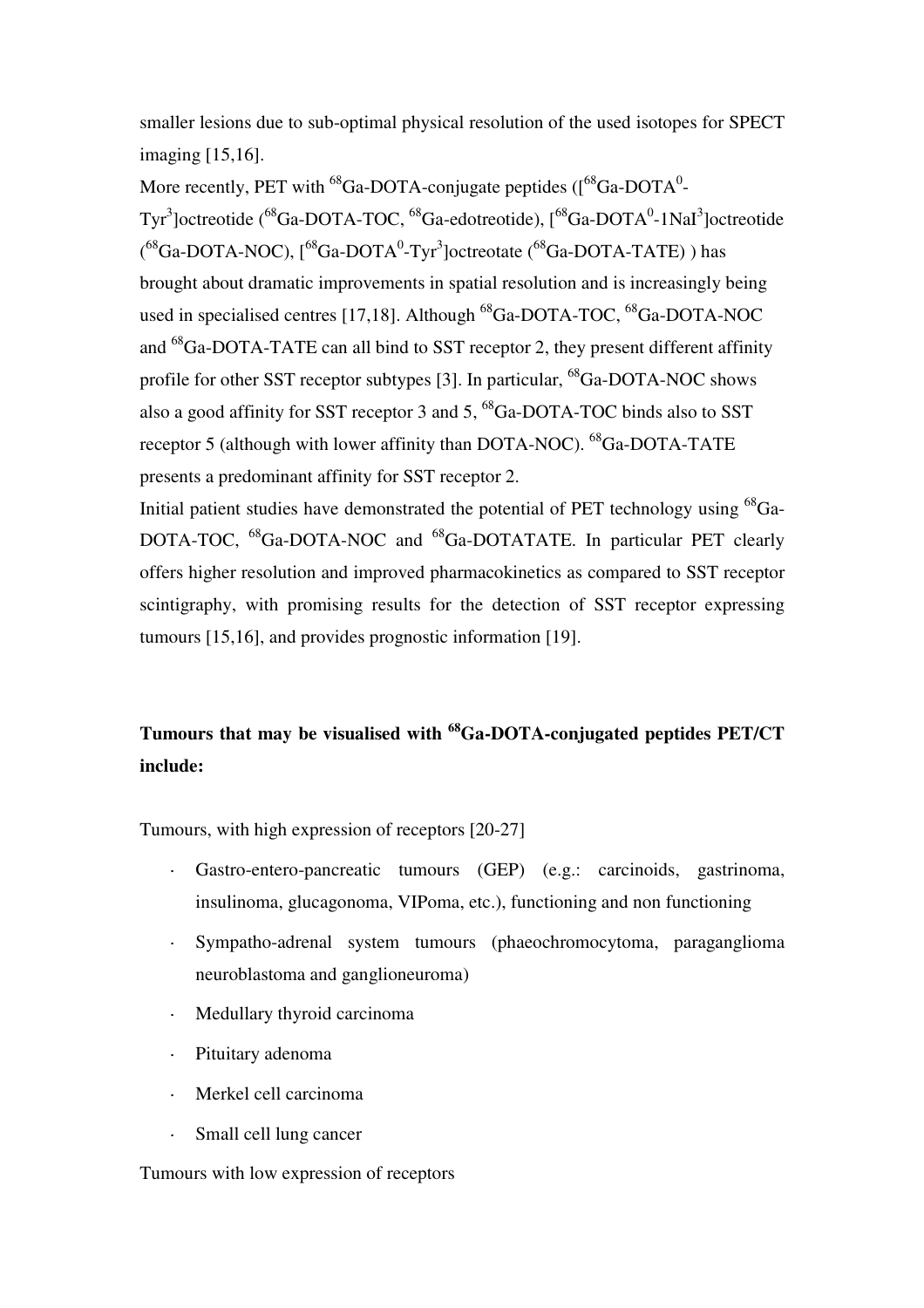- Breast carcinoma
- · Melanoma
- Lymphomas
- Prostate carcinoma
- · Non-small cell lung cancer
- Sarcomas
- Renal cell carcinoma
- · Differentiated thyroid carcinoma
- **Astrocytoma**
- Meningioma [28,29]

## **Clinical Indication**

The primary indication of  ${}^{68}Ga$ -DOTA-conjugate peptides PET/CT is the imaging of NETs, which usually express high density of SST receptors. Less frequently it can be used in non-NET imaging, particularly if treatment with radiolabeled therapeutic SST analogues is considered. <sup>68</sup>Ga-DOTA-conjugate peptides PET/CT cannot be considered as the first-choice functional modality in management of patients with non-NETs, except for the determination of SST receptor status.

In the management of NETs <sup>68</sup>Ga-DOTA-conjugate peptides PET/CT is used to:

- localise primary tumours and detect sites of metastatic disease (staging) [20- 27, 30-32]
- follow-up of patients with known disease to detect residual, recurrent or progressive disease (restaging) [20-27, 30-32]
- determine SST receptor status (patients with SST receptor-positive tumors are more likely to respond to Octreotide therapy) [33, 34]
- select patients with metastatic disease for SST receptor radionuclide therapy (with  $^{177}$ Lu or  $^{90}$ Y-DOTA-peptides ) [33, 34]
- monitor the response to therapy (surgery, radiotherapy chemotherapy or SST) receptor radionuclide therapy) [34]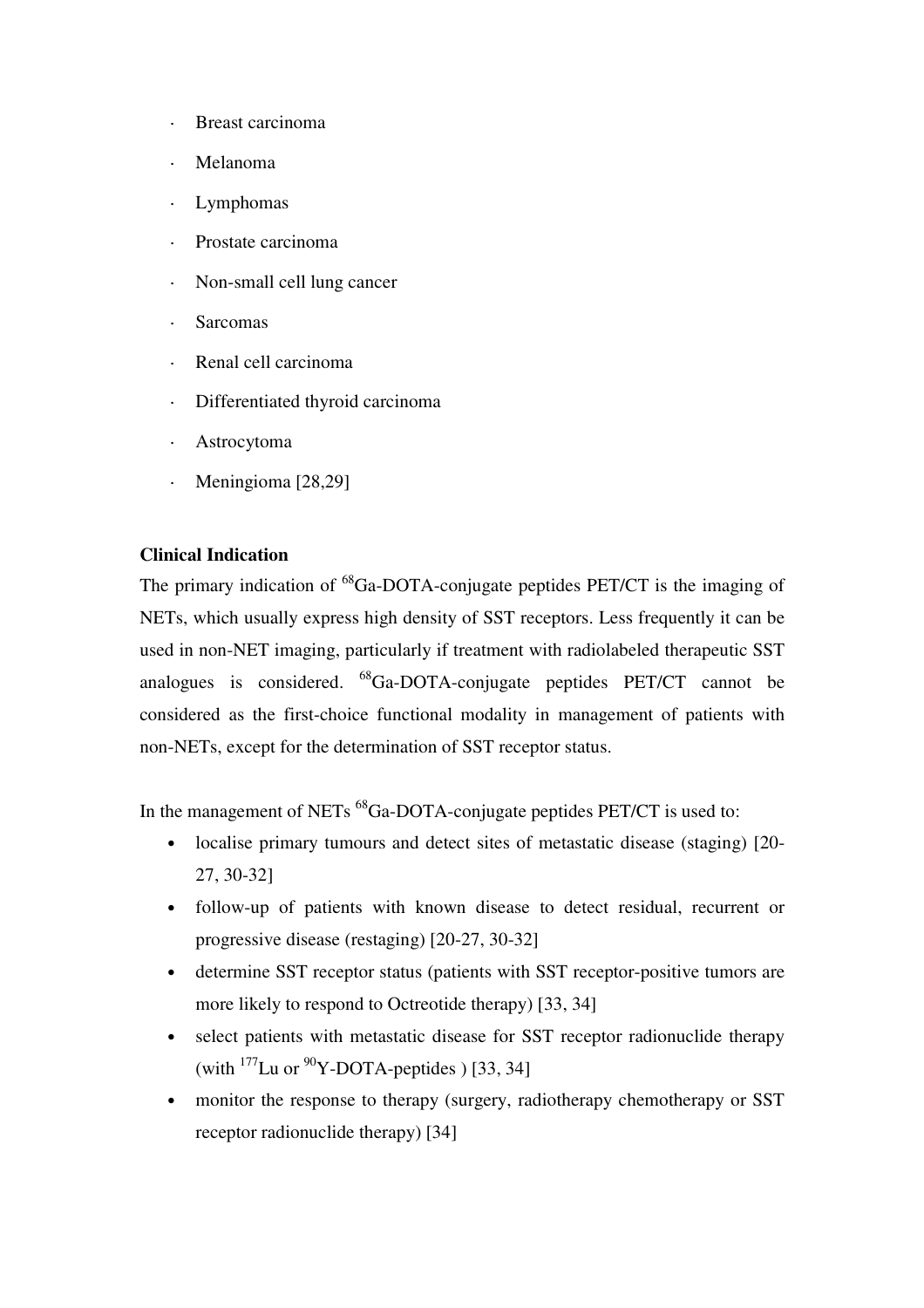The sensitivity of  ${}^{68}Ga$ -DOTA-conjugate peptides PET/CT is likely to vary among tumour types, depending on the density of SST receptors.

There are no data suggesting that  $^{68}Ga$ -DOTA-conjugate peptides are useful for dosimetry.

The sensitivity of <sup>68</sup>Ga-DOTA-conjugate peptides PET/CT may theoretically be reduced in patients receiving therapeutic doses of Octreotide, but this issue still needs to be clarified.

## **Precautions**

- Pregnancy (suspected or confirmed). In the case of a diagnostic procedure in a patient who is or may be pregnant, a clinical decision is necessary to consider the benefits against the possible harm of carrying out any procedure.
- Breastfeeding. If radiopharmaceutical administration is considered necessary, breastfeeding should be interrupted and can be restarted when the level of radiation in the milk will not result in a radiation dose to the child greater than 1 mSv.
- The ionising radiation from  ${}^{68}Ga$ -DOTA-conjugate peptides administration must be carefully evaluated in subjects under 18 years of age. However, the radiation dose delivered to the whole body might be lower than administration of  $111$ <sup>In-pentetreotide.</sup>
- It has been recommended by some authors to temporarily withdraw SST analogue therapy (when possible) to avoid possible SST receptor blockade (see patient preparation). In some patients the withdrawal of therapy might not be tolerated. However this issue is still under debate.

## **Pre-examination procedure**

1) Patient preparation

- The technologist or physician should give the patient a thorough explanation of the test.
- It has been recommended by some authors to discontinue "cold" Octreotide therapy (when possible and not contraindicated) to avoid possible SST receptor blockade; however there are even literature reports of improved tumor-to-background ratios, following pre-treatment with non-radioactive Octreotide. The time interval between interruption of therapy and  ${}^{68}Ga-$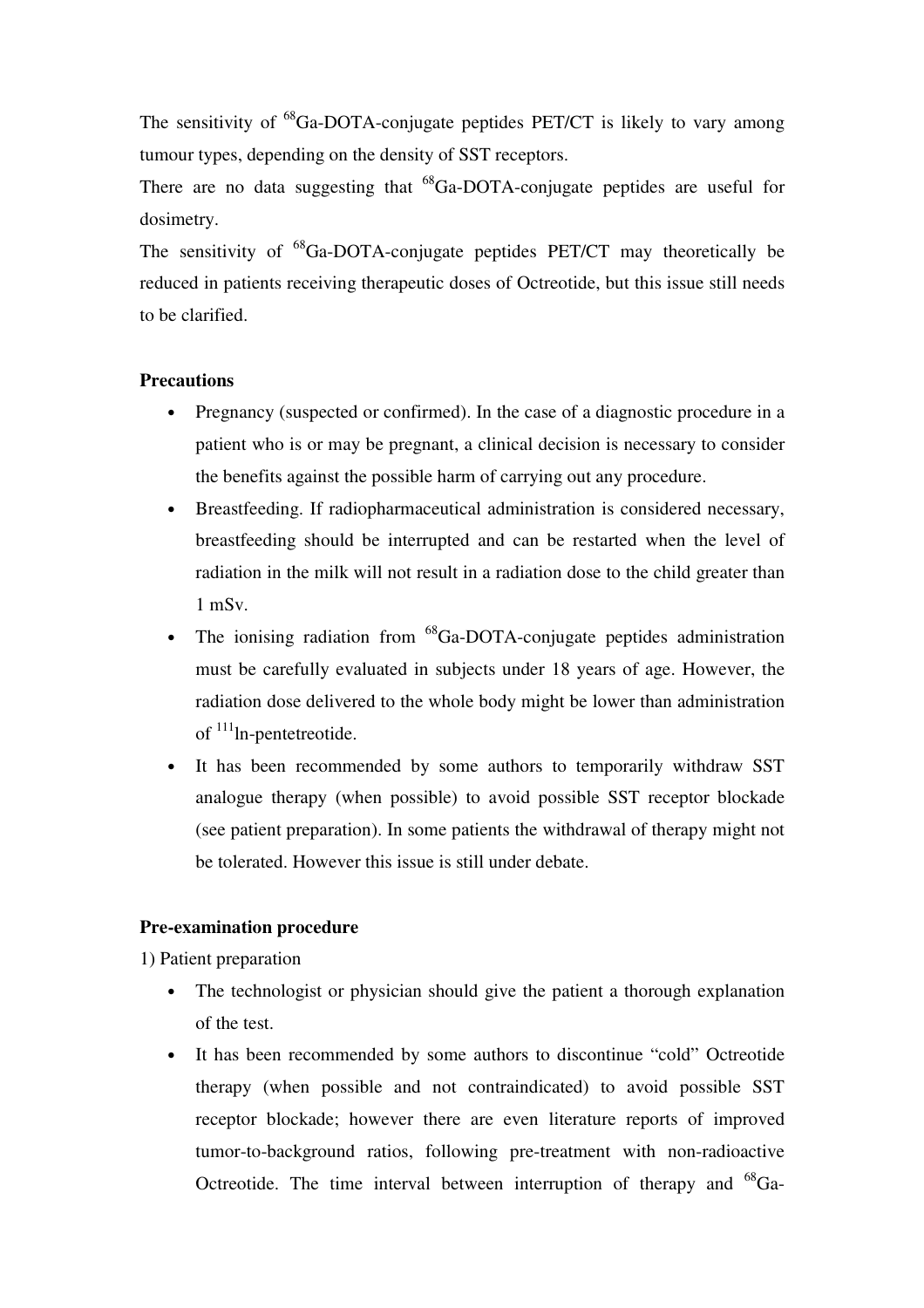DOTA-conjugate peptides PET/CT depends on the type of drugs used: one day is suggested for short-lived molecules and 3-4 weeks for long-acting analogues. However this issue is still not definitely clarified and many centers are not requiring Octreotide withdrawal before PET scanning.

• No need for fasting before injection

### 2) Pre-injection

All information useful for optimal interpretation of the study should be considered by the nuclear medicine physician:

- relevant history of suspected or known primary tumour
- absence or presence of functional symptoms
- laboratory test results (hormone or tumour marker levels)
- other imaging modalities' results (CT, MRI, US, X-rays)
- history of recent biopsy, surgery, chemotherapy, radiotherapy or radionuclide therapy
- history of recent SST analogues (Octreotide) therapy.

3) <sup>68</sup>Ga-DOTA-coniugate peptides (DOTA-TOC, DOTA-NOC, DOTA-TATE) administered activity

- The radiopharmaceutical should be administered using an indwelling catheter to avoid any extravasation.
- The activity of radiopharmaceutical to be administered should be determined after taking account of the Directive 97/43/EURATOM. It is expected that Diagnostic Reference Levels (DRL) for radiopharmaceuticals will not to be exceeded for standard procedures when good and normal practice regarding diagnostic and technical performance is applied. It should be noted that in each country nuclear medicine physicians should respect the DRLs and the rules stated by the local law. Activities higher than the DRLs must be justified. For the aforementioned reasons the following activity for  ${}^{68}Ga$ -DOTA-TOC,  $^{68}$ Ga-DOTA-NOC,  $^{68}$ Ga-DOTA-TATE should be considered only as a general indication, based on literature data and current experience.
- The activity administered ranges from 100 to 300 MBq, also depending on the PET tomograph characteristics. The recommended activity to obtain a good image quality is at least 100 MBq. The experience in paediatric patients is very limited; when the use of the radiopharmaceutical is considered necessary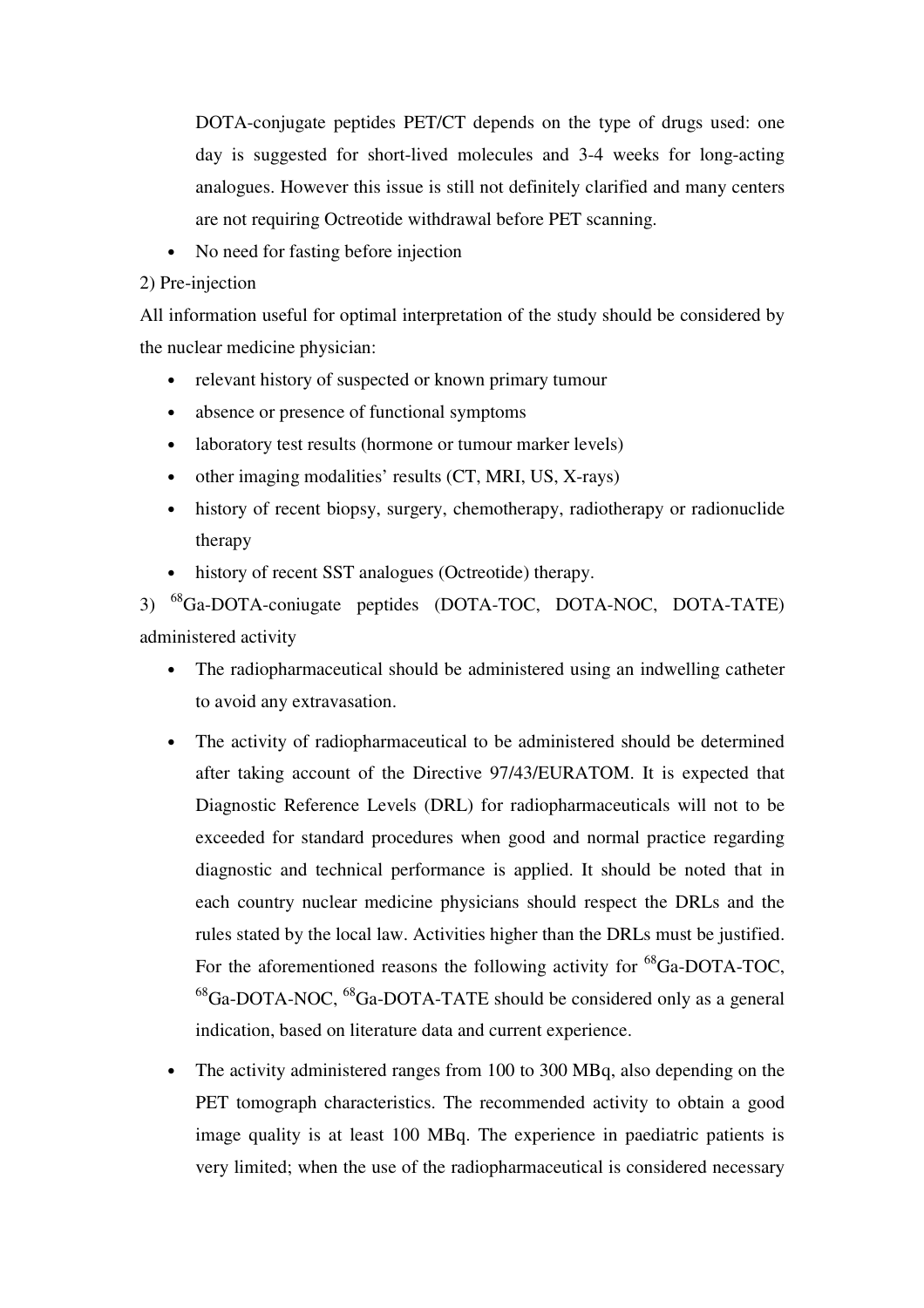in a child the activity should be reduced according to the recommendations of the EANM Paediatric Task Group. The organ which receives the largest radiation dose is the spleen followed by kidneys and bladder.

- Definitive dosimetric data for <sup>68</sup>Ga-DOTA-TOC, DOTA-NOC and DOTA-TATE are not yet available.
- The amount of <sup>68</sup>Ga-DOTA-conjugate peptides (DOTA-TOC, DOTA-NOC, DOTA-TATE) injected should be below 50 µg (in discussion in PharmEur); this amount is not expected to have any clinically significant pharmacological effect. The radiopharmaceutical should not be injected into intravenous lines together with solutions for parenteral nutrition.

### 4) Post-injection

Patients should void before scanning. Elimination of the extra fluid intake will help to flush out unbound labelled DOTA-conjugate peptides and non-peptide-bound  $^{68}Ga$ by glomerular filtration. This will reduce the background noise as well as the radiation dose to kidneys and bladder.

## **Physiological <sup>68</sup>Ga-DOTA-conjugate peptides distribution**

 $^{68}$ Ga-DOTA-conjugate peptides are rapidly cleared from the blood. Arterial activity elimination is bi-exponential and no radioactive metabolites are detected within 4 h in serum and urine. Maximal tumour activity accumulation is reached 70+/-20 min postinjection. Kidney uptake averaged <50% compared with spleen uptake. Excretion is almost entirely through the kidneys [17].

Somatostatin receptors are expressed by many neuroendocrine and nonneuroendocrine cells of the body, so different organs may be imaged by somatostatin receptor scintigraphy including the liver, spleen, pituitary, thyroid, kidneys, adrenal glands, salivary glands, stomach wall, bowel.

The pancreas shows variable uptake of  ${}^{68}Ga$ -DOTA-conjugate peptides. Though all 5 subtypes of SST receptors are present in the pancreas, the SST subtype 2 receptor is preferably found and is located in the islets. Accumulation of islets in one pancreatic region (more frequently the pancreatic head) may mimic focal tumour disease in the pancreas. Prostate gland and breast glandular tissue may show diffuse low-grade <sup>68</sup>Ga-DOTA- conjugate peptides uptake.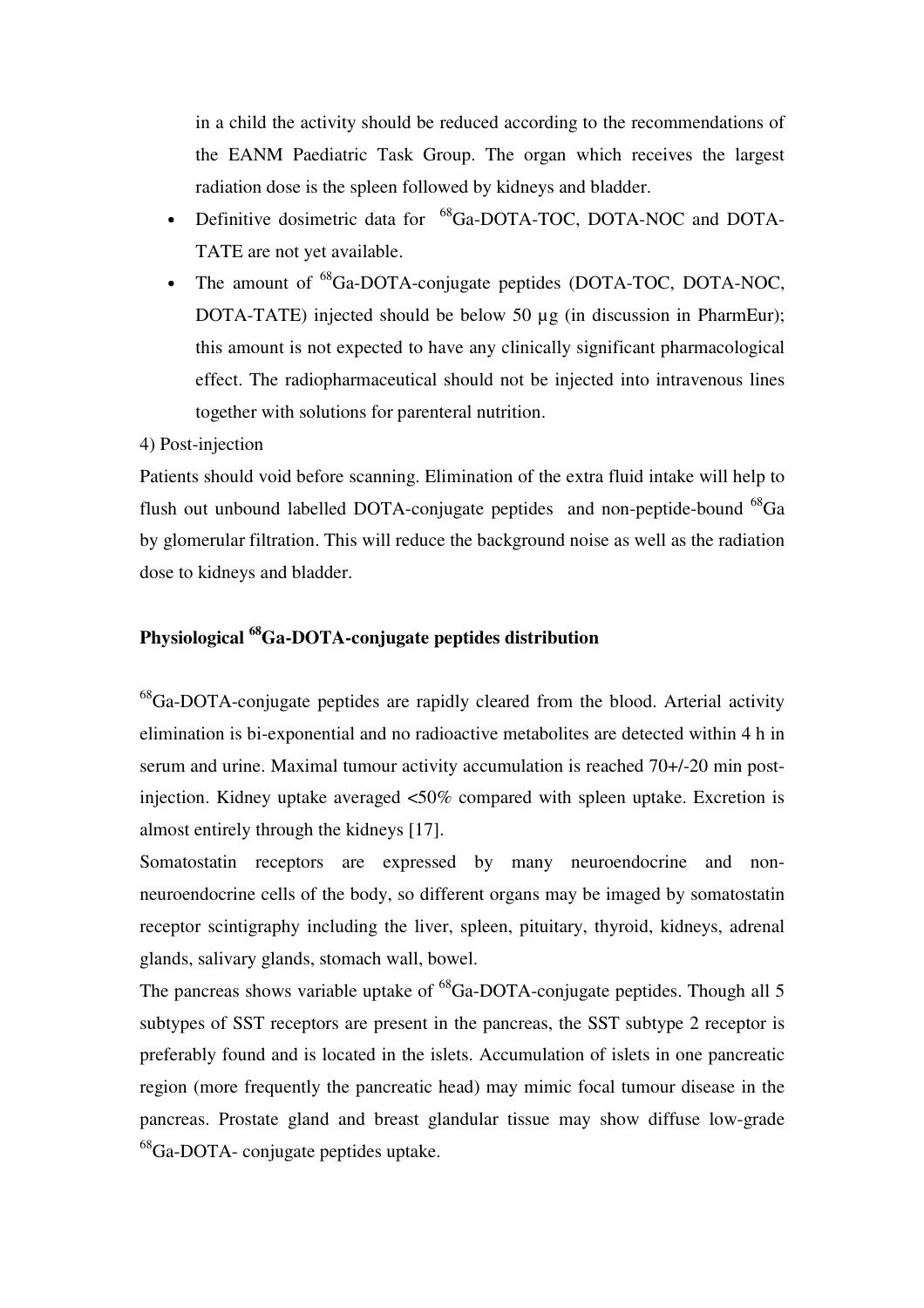## **Preparation of <sup>68</sup>Ga-DOTA-conjugate peptides:**

Currently neither the  ${}^{68}$ Ge/ ${}^{68}$ Ga-generators nor the DOTA-conjugated peptide have a marketing authorization and therefore have to be prepared taking into account national regulations and Good Radiopharmaceutical Practices (GRPP) as outlined in specific EANM guidelines [35, 36]

Currently different types of  ${}^{68}Ge^{68}Ga$ -generators are being used, all of them providing <sup>68</sup>Ga in strongly acidic hydrochloric acid solutions (0.05-1NHCl). For radiolabelling DOTA-conjugated peptides different techniques have been developed and are being employed, usually using semi- or fully automated systems. They are either based on prepurification and concentration of the generator eluate using and anion-exchange [37, 38] or cation-exchange technique [39, 40], or using a fraction of the generator eluate directly for radiolabelling [41, 42] . Radiolabelling is performed using a suitable buffer at elevated temperature followed by purification of the radiolabelling solution using a C-18 cartridge and appropriate aseptic formulation. Either method employed must ensure that the level of germanium-68 in the final preparation is lower than 0.001 per cent of the gallium-68 radioactivity.

Quality parameters to be tested may vary dependent on the technique applied and are currently being defined within a monograph of the European Pharmacopeia for  ${}^{68}Ga DOTA-TOC(Gallium-$  ( $^{68}Ga$ ) edotreotide injection). Quality control protocols must include tests for radionuclidic purity, radiochemical purity (HPLC, TLC), chemical purity (buffer, solvents) as well as sterility and endotoxin testing using validated methods.

### **PET/CT scanner quality control**

A strict quality control programme should be routinely performed according to the rules of each country, as stated in the Council Directives 97/43/ EURATOM.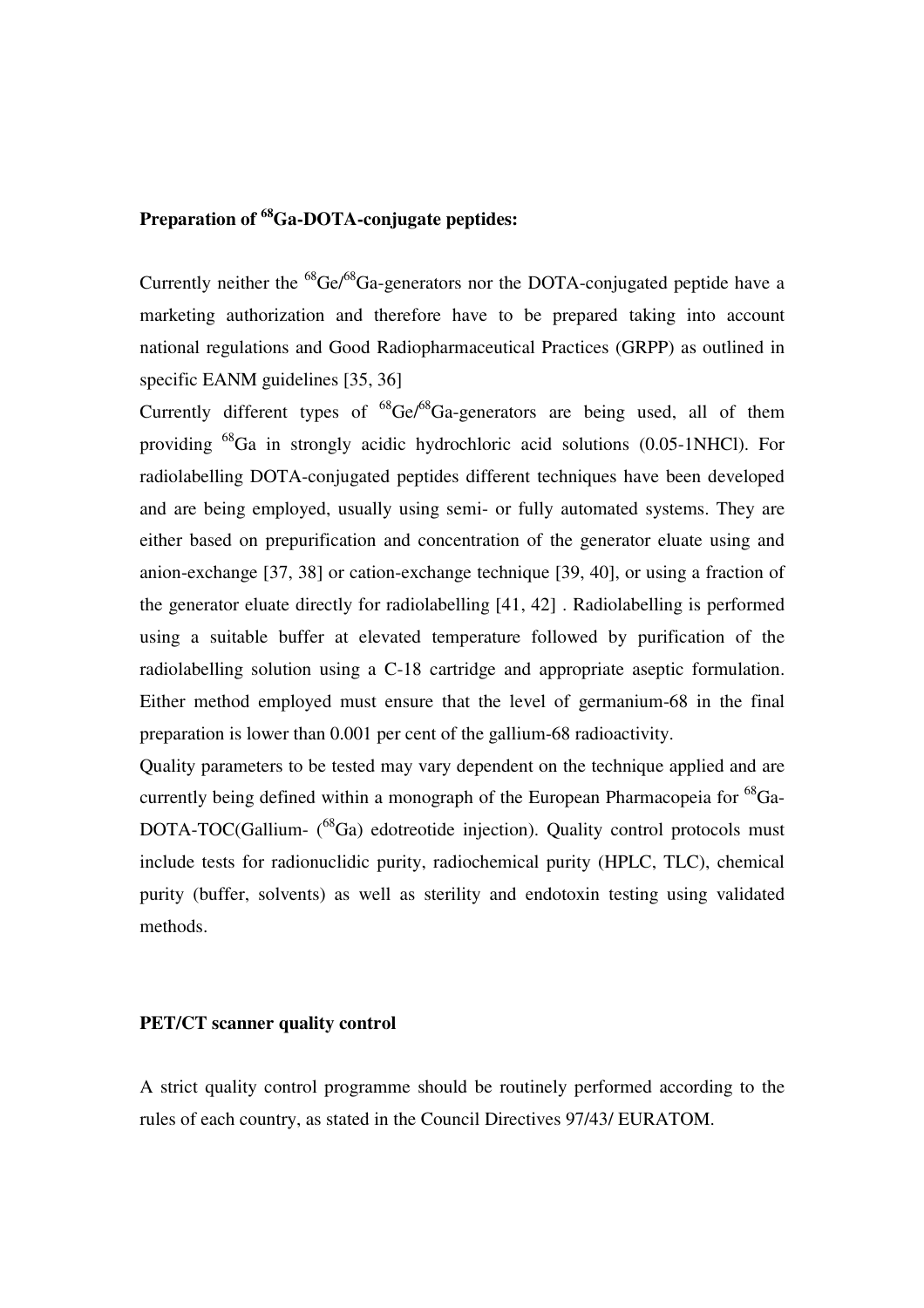### **Image acquisition**

Data acquisition is performed by means of a dedicated PET/CT scanner, preferably using a tomograph capable of 3D mode acquisition. The timing for images acquisition ranges between 45 minutes after injection and 90 minutes and varies on the basis of the different analogue that is used. There is not a univocal reference in literature, but according to the experience of the centres, best results are achieved with image acquisition preferably at 45 minutes for  ${}^{68}$ Ga-DOTA-TATE and 60-90 minutes for <sup>68</sup>Ga-DOTA-TOC or –NOC.

The acquisition is performed as a whole body scan (from head to middle of the upper leg).

Image reconstruction should be performed by an iterative reconstruction algorithm using the system's implementation and settings. Reconstructions may be performed with or without time of flight information, depending on the systems capabilities. When possible it is recommended to acquire and reconstruct data with time of flight information. Reconstructions should be performed including all regular corrections, such as normalisation, (CT based) attenuation correction, dead time, decay correction and, preferably, model based scatter correction [43]. During reconstruction resolution recovery may be applied. However, as 'ring' artefacts (Gibbs oscillations) have been observed when applying resolution recovery, images without resolution recovery should also be generated and reviewed. .

### **Image analysis**

Normal biodistribution and abnormal accumulation should be visually evaluated by a nuclear medicine physician.

Tracer accumulation in structures that do not take up the tracer physiologically or accumulation higher than background activity can be considered to be pathological. Clearly demarkated findings with higher tracer uptake as compared to the liver uptake are classified as definitely positive for enhanced receptor expression and thus indicative for malignancy.

Linear, non-focal intestinal uptake with moderate intensity is considered nonpathological.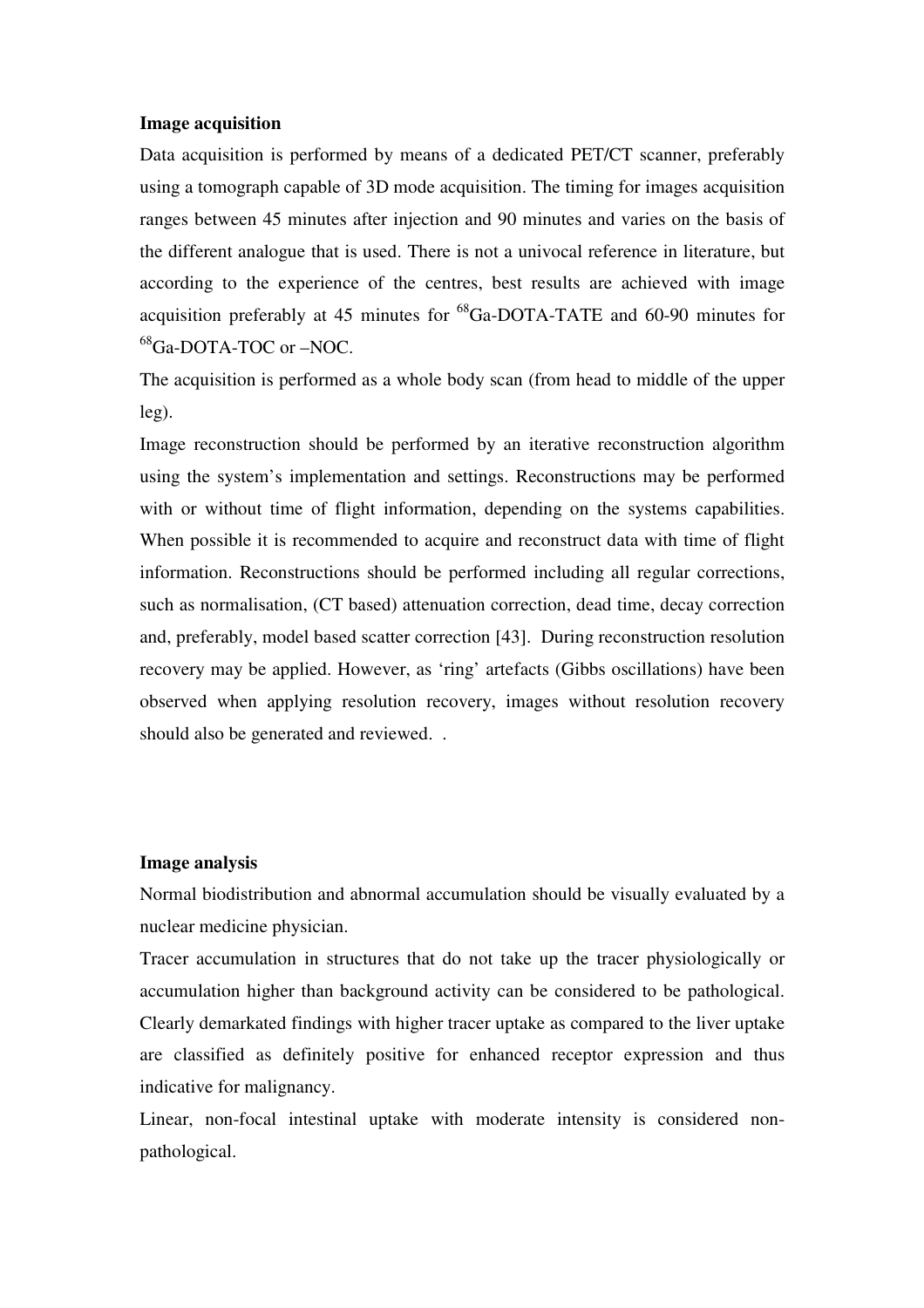Pancreas may show variable physiological tracer uptake, with focal areas of uptake, most frequently in the pancreatic head.

## **Interpretation criteria**

To evaluate <sup>68</sup>Ga-DOTA-conjugate peptides PET/CT studies, the following issues should be taken into consideration:

- clinical question raised in the request for  ${}^{68}$ Ga-DOTA-conjugate peptides PET/CT imaging
- clinical history of the patient, recent biochemical test results
- comprehension of the physiological tracer distribution
- anatomical localisation of the  ${}^{68}$ Ga-DOTA-conjugate peptides uptake with corresponding fused CT images; correlation with other imaging modalities (CT, MRI) is strongly recommended
- intensity of the  ${}^{68}Ga-DOTA$ -conjugate peptides uptake (can be expressed semi-quantatively)
- <sup>68</sup>Ga-DOTA-conjugate peptides may show variable sensitivity in different tumour types, with respect to tumour histology, expression and density of SST receptors and site and size of the lesion(s)
- causes of false negative results
- causes of false positive results

## **Reporting**

The nuclear medicine physician should record: the clinical question, a concise patient's clinical history, type and date of examination, administered activity and route of administration, relevant medications (patient preparation, Octreotide therapy, withdrawal period, chemotherapy, etc.), laboratory and other imaging studies results.

The report should describe:

- 1. the procedure  $\binom{68}{9}$ Ga-DOTA-conjugate peptide administered activity, timing of imaging, area imaged)
- 2. findings (site and size of the lesion(s), uptake intensity, etc.)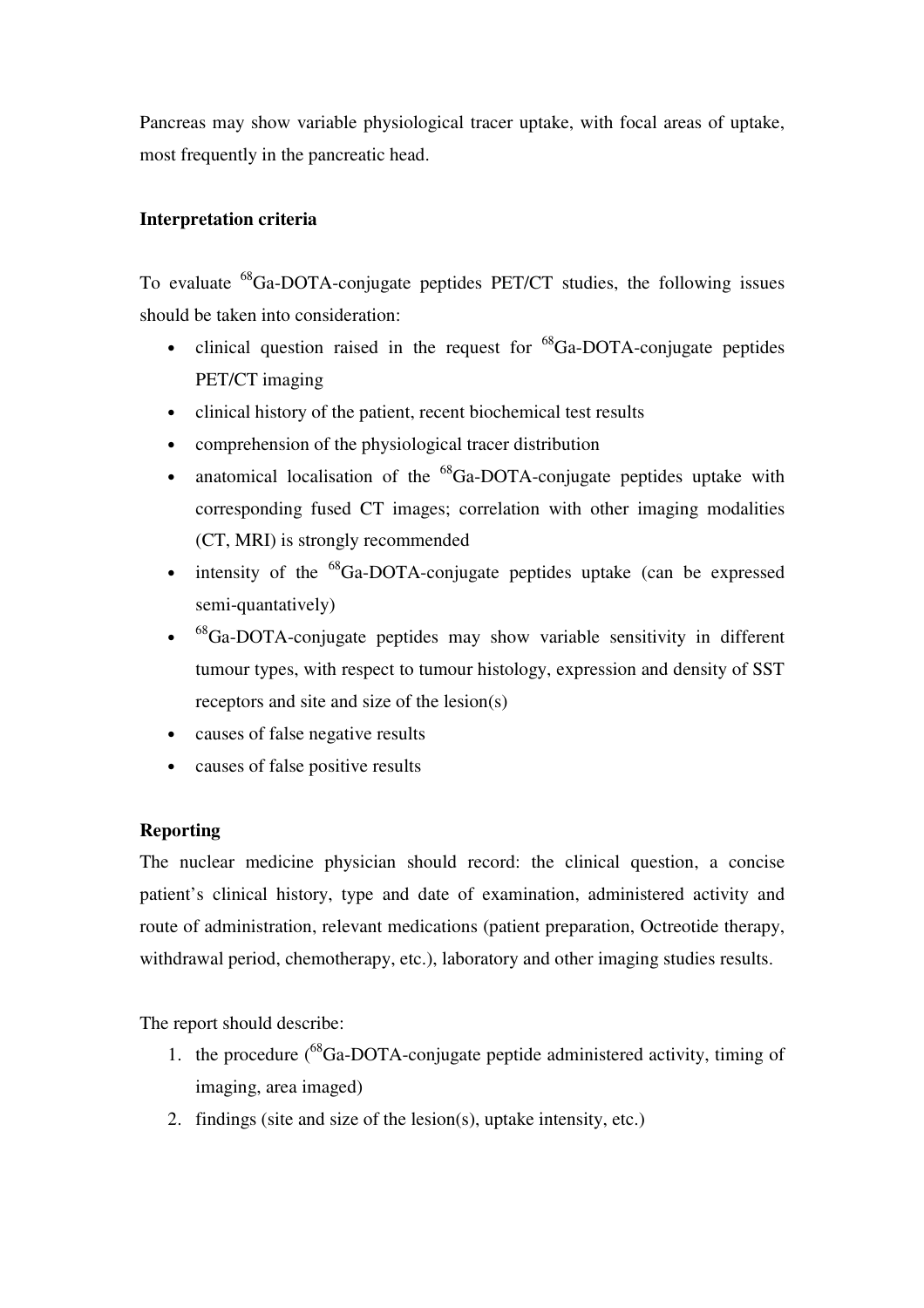- 3. comparative data (the findings should be related to previous PET/CT scans performed with the same tracer or to  $^{18}$ FDG PET/CT, if performed, or to results of other imaging modalities, when appropriate)
- 4. interpretation: a clear diagnosis should be made if possible, accompanied when appropriate - by a description of the study limitations (potential causes of false negative or false positive results). Additional diagnostic examinations or an adequate follow-up should be suggested, when required.

## **Sources of error**

- Intense accumulation of radioactivity is seen in the spleen (and accessory spleens if present), kidneys and pituitary. Accumulation in the liver can be compared to the intensity of the spleen. The thyroid and salivary glands are faintly visible.
- Additionally, variable tracer uptake is frequently found in the pancreas due to physiological presence of SST subtype 2 receptor.
- Contamination with urine of clothes and/or skin may cause false positive images.
- Octreotide therapy or the endogenous production of somatostatin (by the tumour) may interfere with tumour detection (reducing or enhancing tumour detectability)
- Variable tumour differentiation and heterogeneous expression of SST receptor subtypes may influence the affinity for  ${}^{68}Ga$ -DOTA-conjugate peptides and thereby diagnostic performance
- Positive findings on <sup>68</sup>Ga-DOTA-conjugate peptides PET/CT reflects increased density of SST receptors rather than malignant disease. Uptake is not only specific for malignant tumours. Positive results require evaluation of the possibility that other disease characterised by high SST status, e.g. meningeoma, activated lymphocytes at sites of inflammation.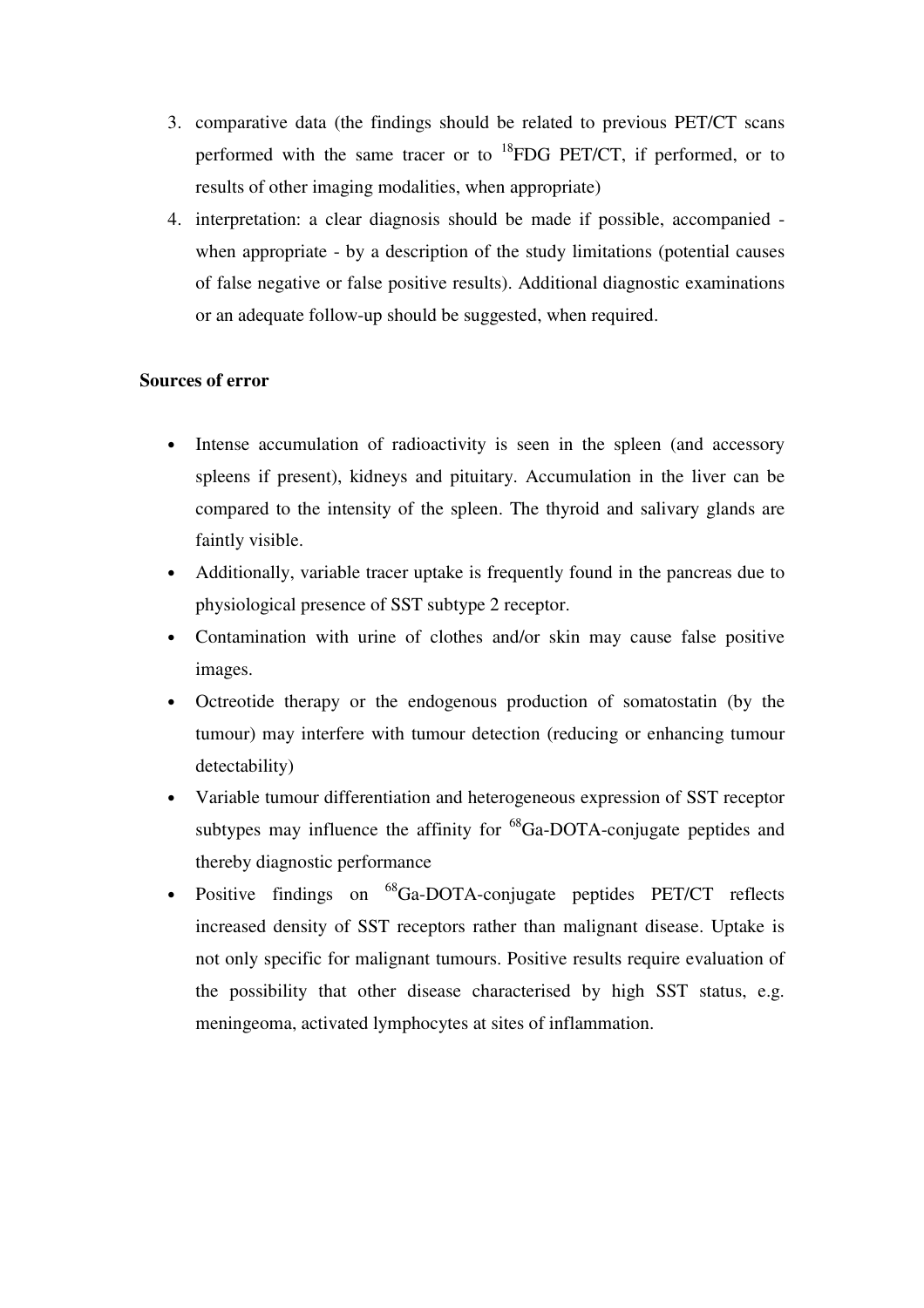### **References**

1. Balon HR, Goldsmith SJ, Siegel BA, Silberstein EB, Krenning EP, Lang O, Donohoe KJ; Society of Nuclear Medicine. Procedure guideline for somatostatin receptor scintigraphy with (111)In-pentetreotide. J Nucl Med. 2001 Jul;42(7):1134-8. 2. Kwekkeboom DJ, Krenning EP, Scheidhauer K, Lewington V, Lebtahi R, Grossman A, Vitek P, Sundin A, Plöckinger U; Mallorca Consensus Conference participants; European Neuroendocrine Tumor Society. ENETS Consensus Guidelines for the Standards of Care in Neuroendocrine Tumors: somatostatin receptor imaging with (111)In-pentetreotide. Neuroendocrinology 2009;90(2):184-9. 3. Antunes P, Ginj M, Zhang H, Waser B, Baum RP, Reubi JC, Maecke H. Are

radiogallium-labelled DOTA-conjugated somatostatin analogues superior to those labelled with other radiometals? Eur J Nucl Med Mol Imaging. 2007 Jul;34(7):982- 93.

4. Reubi JC. Peptide receptors as molecular targets for cancer diagnosis and therapy Endocr Rev. 2003 Aug;24(4):389-427.

5. Reubi JC, Waser B. Concomitant expression of several peptide receptors in neuroendocrine tumors: molecular basis for in vivo multireceptor tumour targeting Eur J Nucl Med Mol Imaging. 2003 May;30(5):781-93.

6. Bombardieri E, Maccauro M, De Deckere E, Savelli G, Chiti A. Nuclear medicine imaging of neuroendocrine tumours. Ann Oncol. 2001;12 Suppl 2:S51-61.

7. Olsen JO, Pozderac RV, Hinkle G, Hill T, O'Dorisio TM, Schirmer WJ, Ellison EC, O'Dorisio MS. Somatostatin receptor imaging of neuroendocrine tumors with indium-111 pentetreotide (Octreoscan). Semin Nucl Med. 1995 Jul;25(3):251-61.

8. Briganti V, Sestini R, Orlando C, et al. Imaging of somatostatin receptors by indium-111-pentetreotide correlates with quantitative determination of somatostatin receptor type 2 gene expression in neuroblastoma tumors. Clinical Cancer Res 1997; 3: 2385-2391.

9. Chiti A, Briganti V, Fanti S, Monetti N, Masi R, Bombardieri E. Results and potential of somatostatin receptor imaging in gastroenteropancreatic tract tumours. Q J Nucl Med. 2000 Mar;44(1):42-9.

10. Chiti A, Fanti S, Savelli G, Romeo A, Bellanova B, Rodari M, van Graafeiland BJ, Monetti N, Bombardieri E. Comparison of somatostatin receptor imaging,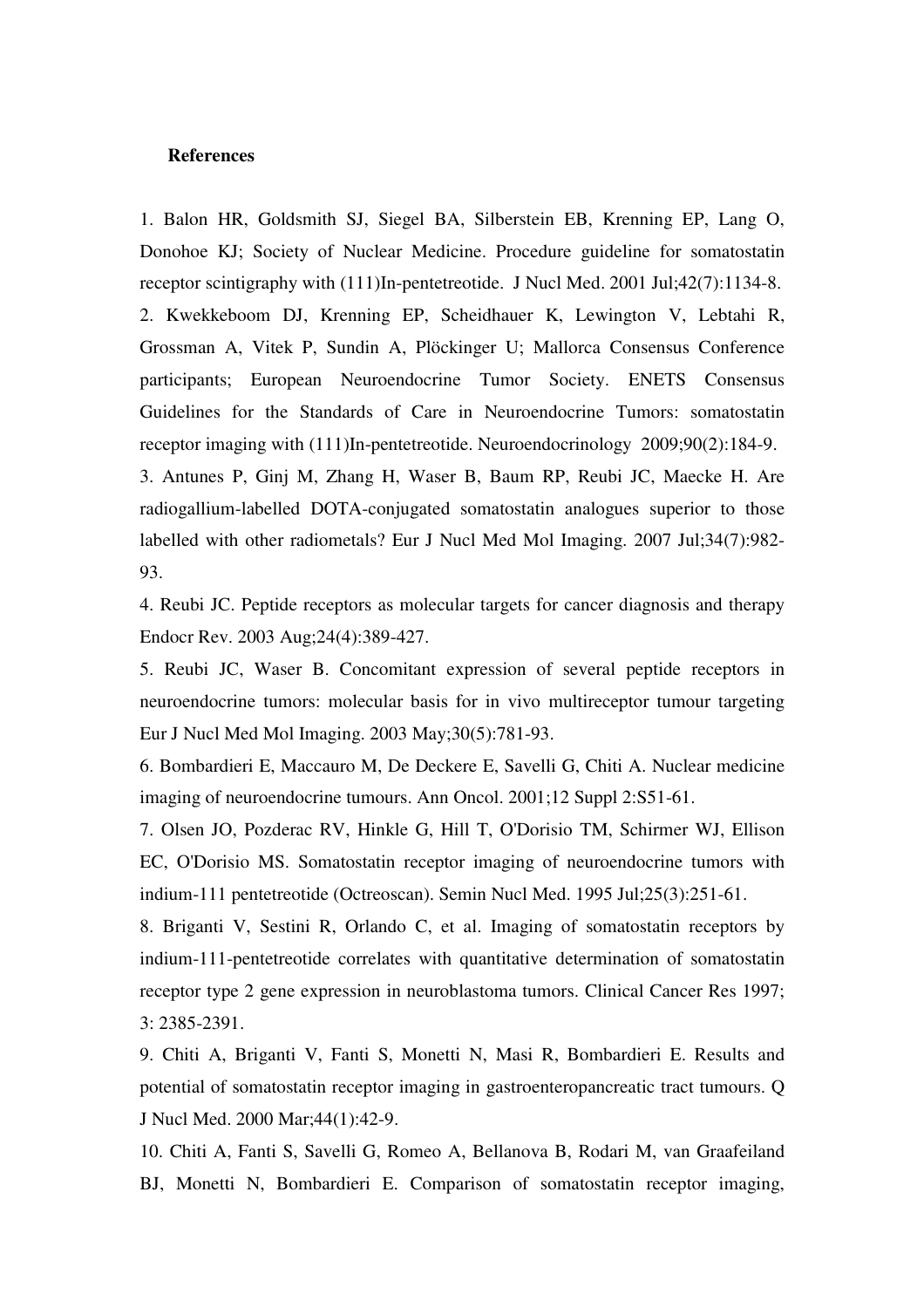computed tomography and ultrasound in the clinical management of neuroendocrine gastro-entero-pancreatic tumours. Eur J Nucl Med. 1998 Oct;25(10):1396-403.

11. Krenning EP, Kwekkeboom DJ, Bakker WH, Breeman WA, Kooij PP, Oei HY, van Hagen M, Postema PT, de Jong M, Reubi JC, et al. Somatostatin receptor scintigraphy with [111In-DTPA-D-Phe1]- and [123I-Tyr3]-octreotide: the Rotterdam experience with more than 1000 patients. Eur J Nucl Med. 1993 Aug;20(8):716-31. 12. Seregni E, Chiti A, Bombardieri E. Radionuclide imaging of neuroendocrine tumours: biological basis and diagnostic results. Eur J Nucl Med 1998; 25: 639-658.

13. Jamar F, Fiasse R, Leners N, Pauwels S. Somatostatin receptor imaging with indium-111-pentetreotide in gastroenteropancreatic neuroendocrine tumors: safety, efficacy and impact on patient management. J Nucl Med 1995; 36: 542-549.

14. Lebtahi R, Cadiot G, Sarda L, Daou D, Faraggi M, Petegnief Y, Mignon M, le Guludec D. Clinical impact of somatostatin receptor scintigraphy in the management of patients with neuroendocrine gastroenteropancreatic tumors. J Nucl Med. 1997 Jun;38(6):853-8.

15. Kowalski J, Henze M, Schuhmacher J, Maecke HR, Hofmann M, Haberkorn U. Evaluation of positron emission tomography imaging using [68Ga]-DOTA-D-Phe1- Tyr3-octreotide in comparison to [111In]-DTPAOC SPECT. First results in patients with neuroendocrine tumors. Mol Imaging Biol 2003; 5: 42-48.

16. Buchmann I, Henze M, Engelbrecht S, Eisenhut M, Runz A, Schäfer M, Schilling T, Haufe S, Herrmann T, Haberkorn U. Comparison of 68Ga-DOTATOC PET and 111In-DTPAOC (Octreoscan) SPECT in patients with neuroendocrine tumours. Eur J Nucl Med Mol Imaging. 2007 Oct;34(10):1617-26.

17. Hofmann M, Maecke H, Börner R, Weckesser E, Schöffski P, Oei L, Schumacher J, Henze M, Heppeler A, Meyer J, Knapp H. Biokinetics and imaging with the somatostatin receptor PET radioligand (68)Ga-DOTATOC: preliminary data. Eur J Nucl Med. 2001 Dec;28(12):1751-7.

18. Wild D, Schmitt JS, Ginj M, Mäcke HR, Bernard BF, Krenning E, De Jong M, Wenger S, Reubi JC. DOTA-NOC, a high-affinity ligand of somatostatin receptor subtypes 2, 3 and 5 for labelling with various radiometals. Eur J Nucl Med Mol Imaging. 2003 Oct;30(10):1338-47.

19. Campana D, Ambrosini V, Pezzilli R, Fanti S, Maria A, Labate M, Santini D, Ceccarelli C, Nori F, Franchi R, Corinaldesi R, Tomassetti P. Standardized Uptake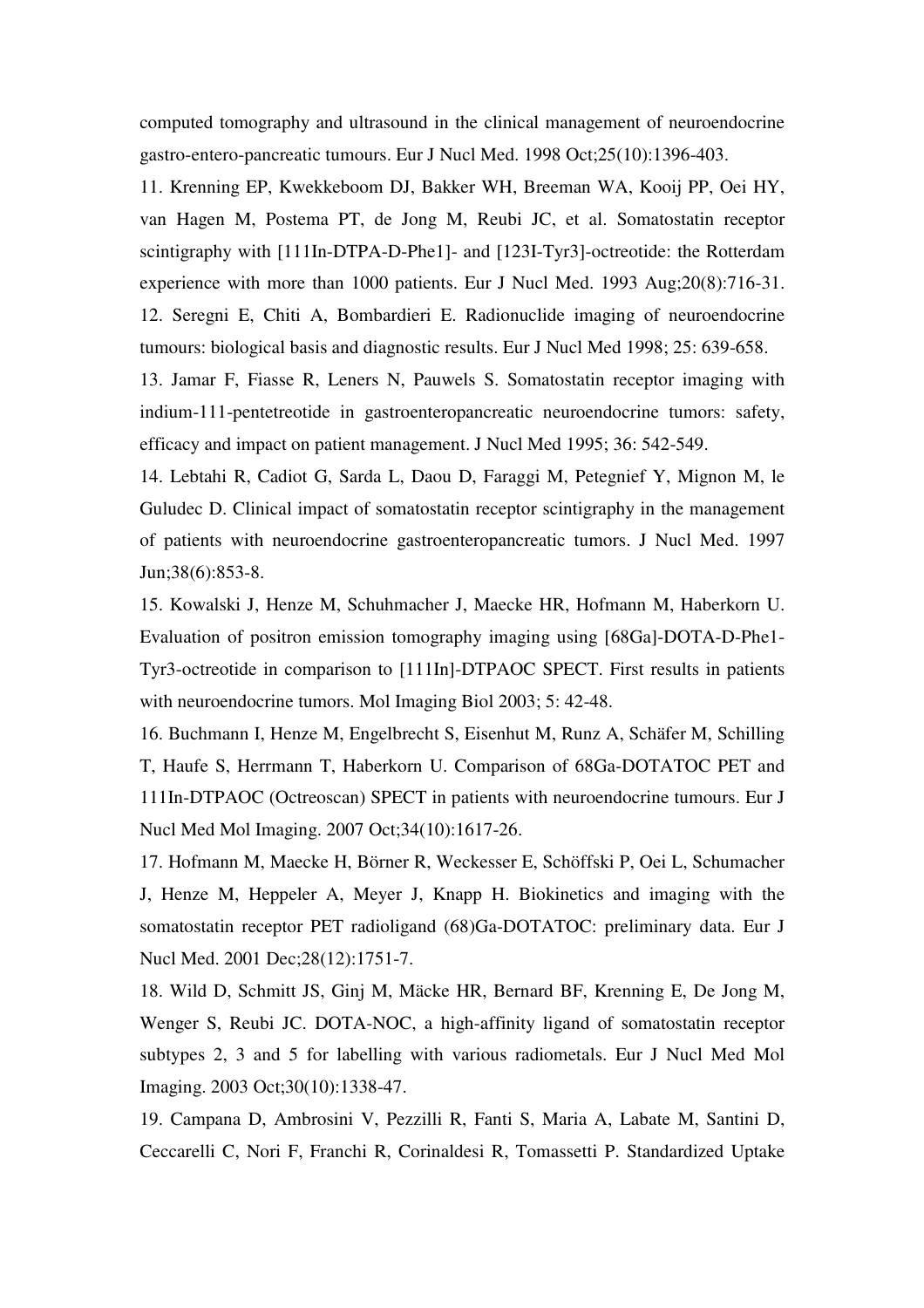Values of 68Ga-DOTANOC PET: A Promising Prognostic Tool in Neuroendocrine Tumors. J Nucl Med. 2010 Feb 11. [Epub ahead of print]

20. Gabriel M, Decristoforo C, Kendler D, Dobrozemsky G, Heute D, Uprimny C, Kovacs P, Von Guggenberg E, Bale R, Virgolini IJ. 68Ga-DOTA-Tyr3-octreotide PET in neuroendocrine tumors: comparison with somatostatin receptor scintigraphy and CT. J Nucl Med. 2007 Apr;48(4):508-18.

21. Ambrosini V, Marzola MC, Rubello D, Fanti S. (68)Ga-somatostatin analogues PET and (18)F-DOPA PET in medullary thyroid carcinoma. Eur J Nucl Med Mol Imaging. 2010 Jan;37(1):46-8.

22. Conry BG, Papathanasiou ND, Prakash V, Kayani I, Caplin M, Mahmood S, Bomanji JB. Comparison of (68)Ga-DOTATATE and (18)F-fluorodeoxyglucose PET/CT in the detection of recurrent medullary thyroid carcinoma. Eur J Nucl Med Mol Imaging. 2010 Jan;37(1):49-57.

23. Kayani I, Bomanji JB, Groves A, Conway G, Gacinovic S, Win T, Dickson J, Caplin M, Ell PJ. Functional imaging of neuroendocrine tumors with combined PET/CT using 68Ga-DOTATATE (DOTA-DPhe1,Tyr3-octreotate) and 18F-FDG. Cancer. 2008 Jun;112(11):2447-55.

24. Ambrosini V, Tomassetti P, Castellucci P, Campana D, Montini G, Rubello D, Nanni C, Rizzello A, Franchi R, Fanti S. Comparison between 68Ga-DOTA-NOC and 18F-DOPA PET for the detection of gastro-entero-pancreatic and lung neuroendocrine tumours. Eur J Nucl Med Mol Imaging. 2008 Aug;35(8):1431-8.

25. Fanti S, Ambrosini V, Tomassetti P, Castellucci P, Montini G, Allegri V, Grassetto G, Rubello D, Nanni C, Franchi R. Evaluation of unusual neuroendocrine tumours by means of 68Ga-DOTA-NOC PET. Biomed Pharmacother. 2008 Dec; 62(10): 667-71.

26. Kayani I, Conry BG, Groves AM, Win T, Dickson J, Caplin M, Bomanji JB. A comparison of 68Ga-DOTATATE and 18F-FDG PET/CT in pulmonary neuroendocrine tumors. J Nucl Med. 2009 Dec;50(12):1927-32.

27. Ambrosini V, Castellucci P, Rubello D, Nanni C, Musto A, Allegri V, Montini GC, Mattioli S, Grassetto G, Al-Nahhas A, Franchi R, Fanti S. 68Ga-DOTA-NOC: a new PET tracer for evaluating patients with bronchial carcinoid. Nucl Med Commun. 2009 Apr;30(4):281-6.

28. Klutmann S, Bohuslavizki KH, Brenner W, Behnke A, Tietje N, Kröger S, Hugo HH, Mehdorn HM, Clausen M, Henze E. Somatostatin receptor scintigraphy in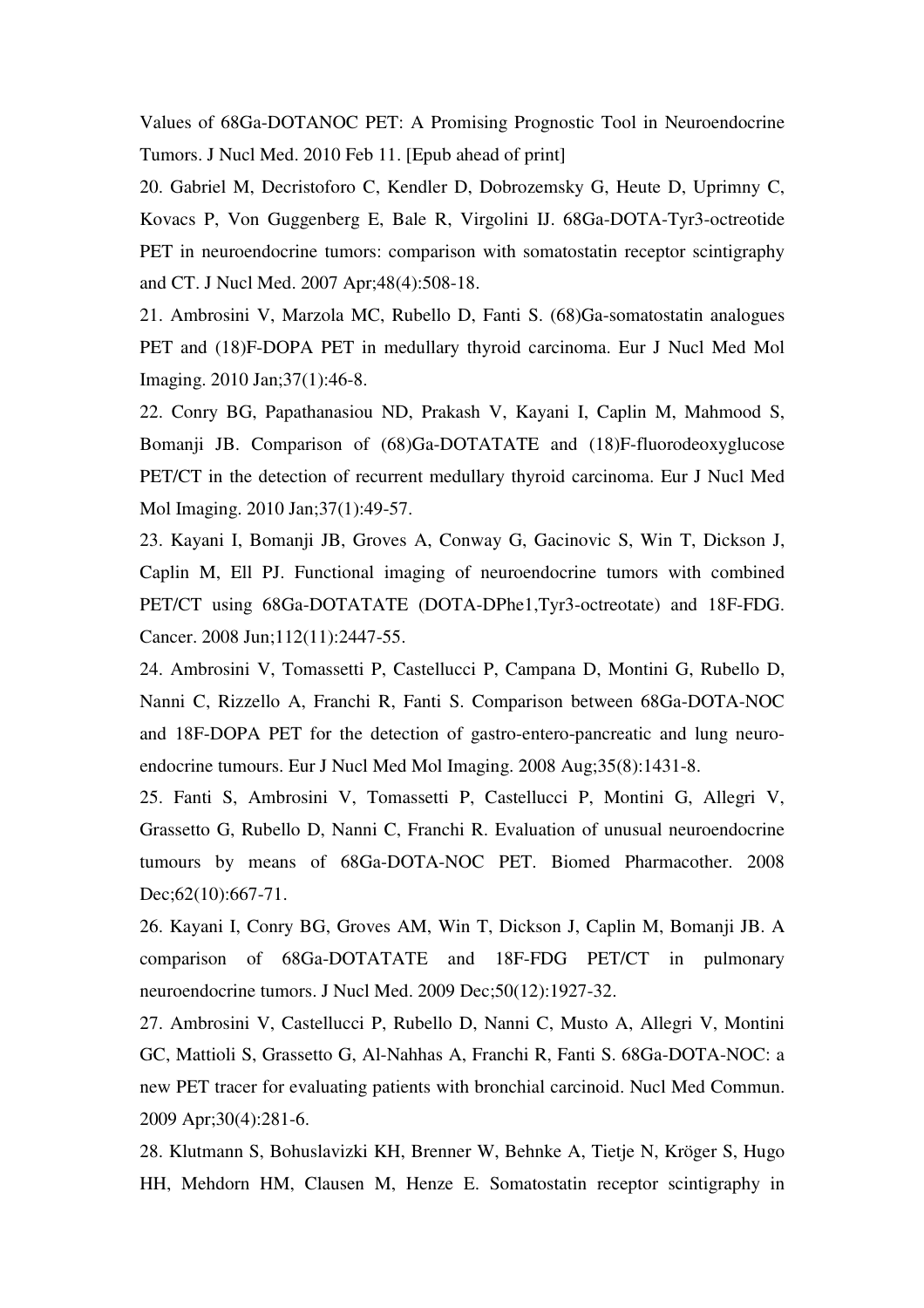postsurgical follow-up examinations of meningioma. J Nucl Med. 1998 Nov;39(11):1913-7.

29. Henze M, Dimitrakopoulou-Strauss A, Milker-Zabel S, Schuhmacher J, Strauss LG, Doll J, Mäcke HR, Eisenhut M, Debus J, Haberkorn U. Characterization of 68Ga-DOTA-D-Phe1-Tyr3-octreotide kinetics in patients with meningiomas. J Nucl Med. 2005 May;46(5):763-9.

30. Prasad V, Ambrosini V, Hommann M, Hoersch D, Fanti S, Baum RP. Detection of unknown primary neuroendocrine tumours (CUP-NET) using (68)Ga-DOTA-NOC receptor PET/CT. Eur J Nucl Med Mol Imaging. 2010 Jan;37(1):67-77.

31. Putzer D, Gabriel M, Henninger B, Kendler D, Uprimny C, Dobrozemsky G, Decristoforo C, Bale RJ, Jaschke W, Virgolini IJ. Bone metastases in patients with neuroendocrine tumor: 68Ga-DOTA-Tyr3-octreotide PET in comparison to CT and bone scintigraphy. J Nucl Med. 2009 Aug;50(8):1214-21.

32. Ambrosini V, Nanni C, Zompatori M, Campana D, Tomassetti P, Castellucci P, Allegri V, Rubello D, Montini G, Franchi R, Fanti S. (68)Ga-DOTA-NOC PET/CT in comparison with CT for the detection of bone metastasis in patients with neuroendocrine tumours. Eur J Nucl Med Mol Imaging. 2010 Jan 27.

33. Ugur O, Kothari PJ, Finn RD, Zanzonico P, Ruan S, Guenther I, Maecke HR, Larson SM. Ga-66 labeled somatostatin analogue DOTA-DPhe1-Tyr3-octreotide as a potential agent for positron emission tomography imaging and receptor mediated internal radiotherapy of somatostatin receptor positive tumors. Nucl Med Biol. 2002; 29:147-57.

34. Gabriel M, Oberauer A, Dobrozemsky G, Decristoforo C, Putzer D, Kendler D, Uprimny C, Kovacs P, Bale R, Virgolini IJ. 68Ga-DOTA-Tyr3-octreotide PET for assessing response to somatostatin-receptor-mediated radionuclide therapy. J Nucl Med. 2009;50:1427-34.

35. Guidelines on current good Radiopharmacy Practice (cGRPP) in the Preparation of Radiopharmaceuticals.Available from:

http://www.eanm.org/scientific\_info/guidelines/gl\_radioph\_cgrpp.pdf

36. Elsinga P, Todde S, Penuelas I, Meyer G, Farstad B, Faivre-Chauvet A, Mikolajczak R, Westera G, Gmeiner-Stopar T, Decristoforo C; Radiopharmacy Committee of the EANM. Guidance on current good radiopharmacy practice (cGRPP) for the small-scale preparation of radiopharmaceuticals. Eur J Nucl Med Mol Imaging. 2010; 37:1049-62.